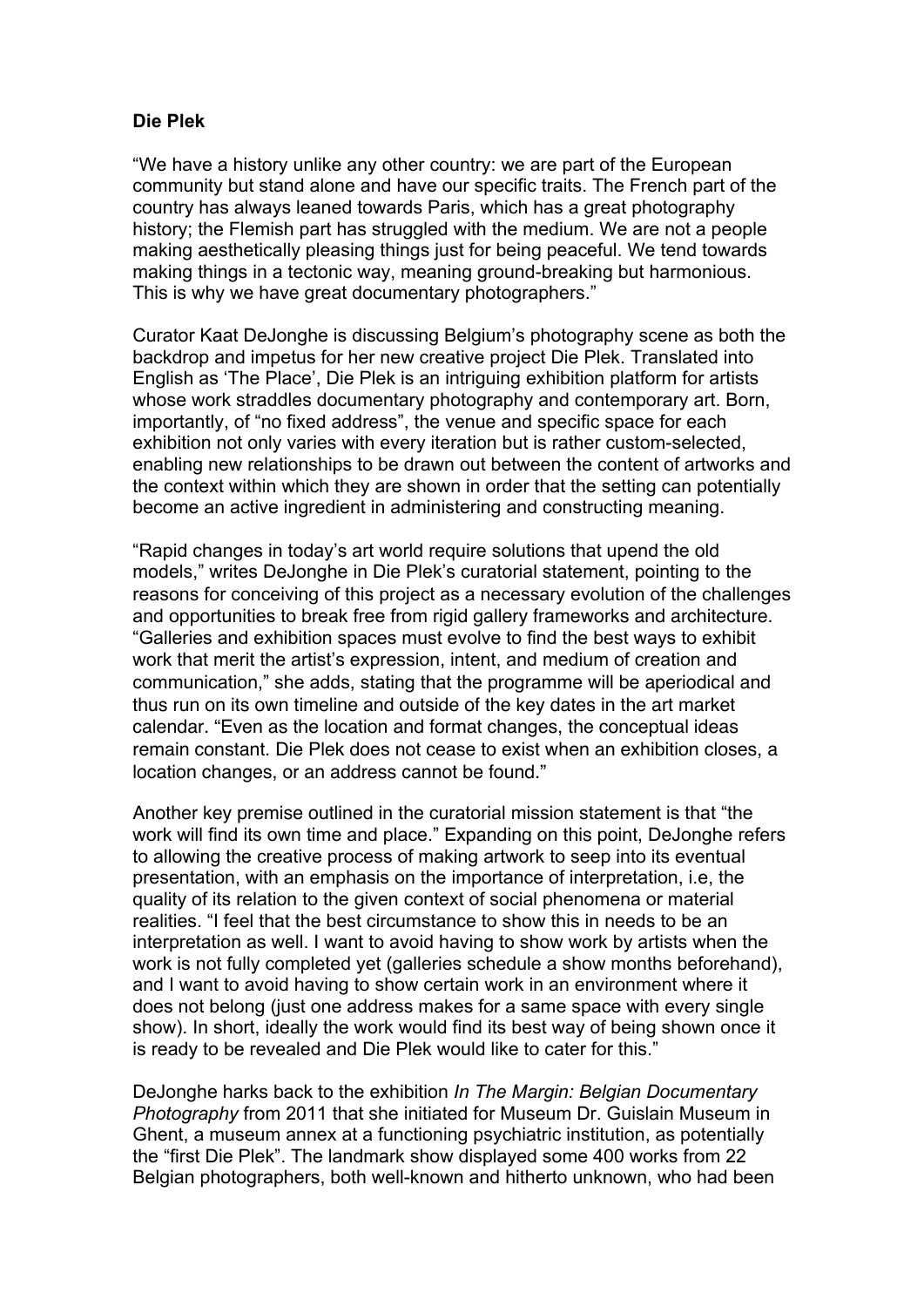brought together due to their shared interests and dialogues in examining subjects on the margins of society; those marginalised, overlooked, transgressive, disintegrated or unpolished. Notably, it is credited as the first to reference the four Belgian Magnum photographers at the time – Martine Franck, Harry Gruyaert, John Vink and Carl De Keyzer – to great critical acclaim and public reception. "The reaction of the press clearly showed that they had had no idea of the intangible wealth we possessed," DeJonghe says. "The photographers in that show are all cream of the crop but too little known. One journalist put it very nicely saying *mea culpa* as pleading guilty of not putting any spotlights on the great talent in our own country before. I feel that this since then has changed and we have become more international and have started appreciating the medium of photography as a worthy form or art."

Fast forward to 2017 and DeJonghe felt she identified a gap in photographic culture and its environments that propelled her to embark on this venture, following various conversations with different artists who "are no longer creatively stimulated by working to show in the same white cube gallery spaces every other year according to the programme." She also recalls gaining inspiration from encountering an exhibition entitled *Black Mould* at David Zwirner's Mayfair gallery in London from 2015 of the work of Belgian photorealist painter and filmmaker, Michaël Borremans: "He masterfully transformed the white walls into a dark green, almost theatrically-lit experience so that the public could really see and understand the work in a much broader sense."

For its inaugural exhibition Die Plek presented the work of Belgian photographer Eva Vermandel in Rossaert, a former hat shop for sailors located in Antwerp's red light district. Now, currently on display as part of Die Plek's programme is a selection of works from eminent British photographer Peter Fraser under the title *Whatness*, this time sited in Constantin Brodski's remarkable 1970 former headquarters designed for the CBR cement firm in Brussels. A jewel in the architect's modernist legacy, the building is located in the Sonian forest at the limits of the city yet just a mere 10 minutes from highend shopping street Avenue Louise. Noted for its facade made of 756 convex oval concrete modules that belie the highly-functional interior spaces within, the unusual sculptural form of the building makes optimal use of ample lighting and offers panoramic views of the surrounding landscape. Up on the eighth floor 15 works will be presented in total as an abridged version of Fraser's retrospective at Tate St Ives in 2013, drawing on various discrete projects – *12 Day Journey* (1984), *Deep Blue* (1997), *Material* (2002), *Nazraeli Series* (2006), *Lost for Words* (2010) and *A City in the Mind* (2012).

Within the medium of colour photography, Fraser has been a trailblazer since the outset of his career. His is a highly-idiosyncratic and artistic approach that pulled away from the tropes and trappings of documentary, reportage or satirism that largely preoccupied tendencies within the UK during the 1980s. Instead, the photographs operate as poetic encounters, charged with the ferocity of vision and perception, as if to offer up moments when the world around him declares itself 'ready' before his camera. Observed within definite reach to create a strong sense of proximity, his modus operandi echoes Garry Winogrand's famous maxim that "there is nothing so mysterious as a fact clearly